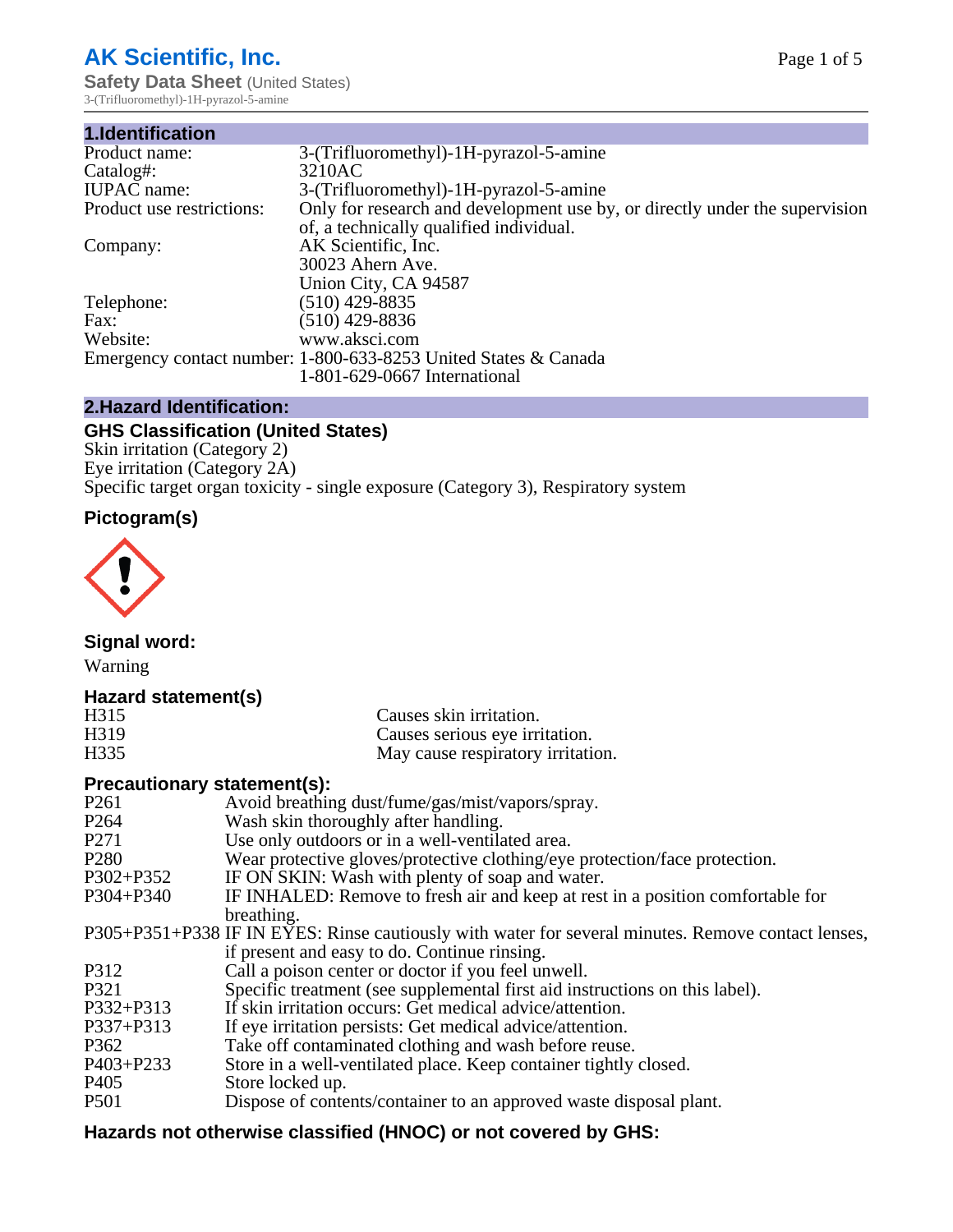#### None

#### **3.Composition/Information on Ingredients**

Purity:<br>EC:

Synonyms: Not available. CAS#: 852443-61-9<br>Purity: 98% 98% Not available.

### **4. First Aid Measures**

**General Information:** Immediately remove any clothing contaminated by the product. Move out of dangerous area. Consult a physician and show this safety data sheet.

**Inhalation:** Move person to fresh air. If not breathing, give artificial respiration. If breathing is difficult, give oxygen. Obtain medical aid.

**Skin contact:** Immediately flush skin with running water for at least 15 minutes while removing contaminated clothing and shoes. Wash clothing before reuse. Obtain medical aid immediately. **Eye contact:** Immediately flush open eyes with running water for at least 15 minutes. Obtain medical aid immediately.

**Ingestion:** Do NOT induce vomiting without medical advice. Rinse mouth with water. Never administer anything by mouth to an unconscious person. Obtain medical aid immediately.

**Most important symptoms and effects, both acute and delayed:** No further information available. Please see sections 2 and 11.

**Indication of any immediate medical attention and special treatment needed:** No further information available.

#### **5. Fire Fighting Measures**

**Suitable extinguishing media:** Use water spray, dry chemical, carbon dioxide, or chemical foam. **Specific hazards arising from the chemical:** Carbon oxides, Hydrogen fluoride, Nitrogen oxides. **Advice for firefighters:** As in any fire, wear a NIOSH-approved or equivalent, pressure-demand, self-contained breathing apparatus and full protective gear. During a fire, irritating and highly toxic gases may be generated by thermal decomposition or combustion.

#### **6. Accidental Release Measures**

**Personal precautions, protective equipment and emergency procedures:** Wear protective equipment and keep unprotected personnel away. Ensure adequate ventilation. Remove all sources of ignition. Prevent further leak or spill if safe to do so. For personal protective equipment, please refer to section 8.

**Environmental precautions:** Do not let product enter drains, other waterways, or soil.

**Methods and materials for containment and cleaning up:** Prevent further leak or spill if safe to do so. Vacuum, sweep up, or absorb with inert material and place into a suitable disposal container. Consult local regulations for disposal. See section 13 for further disposal information.

#### **7. Handling and Storage**

**Precautions for safe handling:** Avoid contact with skin, eyes, and personal clothing. Wash hands thoroughly after handling. Avoid breathing fumes. Use only with adequate ventilation. Wear suitable protective clothing, gloves, and eye/face protection. Keep away from sources of ignition. Minimize dust generation and accumulation. Keep container tightly closed. Open and handle container with care. Do not eat, drink, or smoke while handling.

**Conditions for safe storage, including any incompatibilities:** Store in a tightly-closed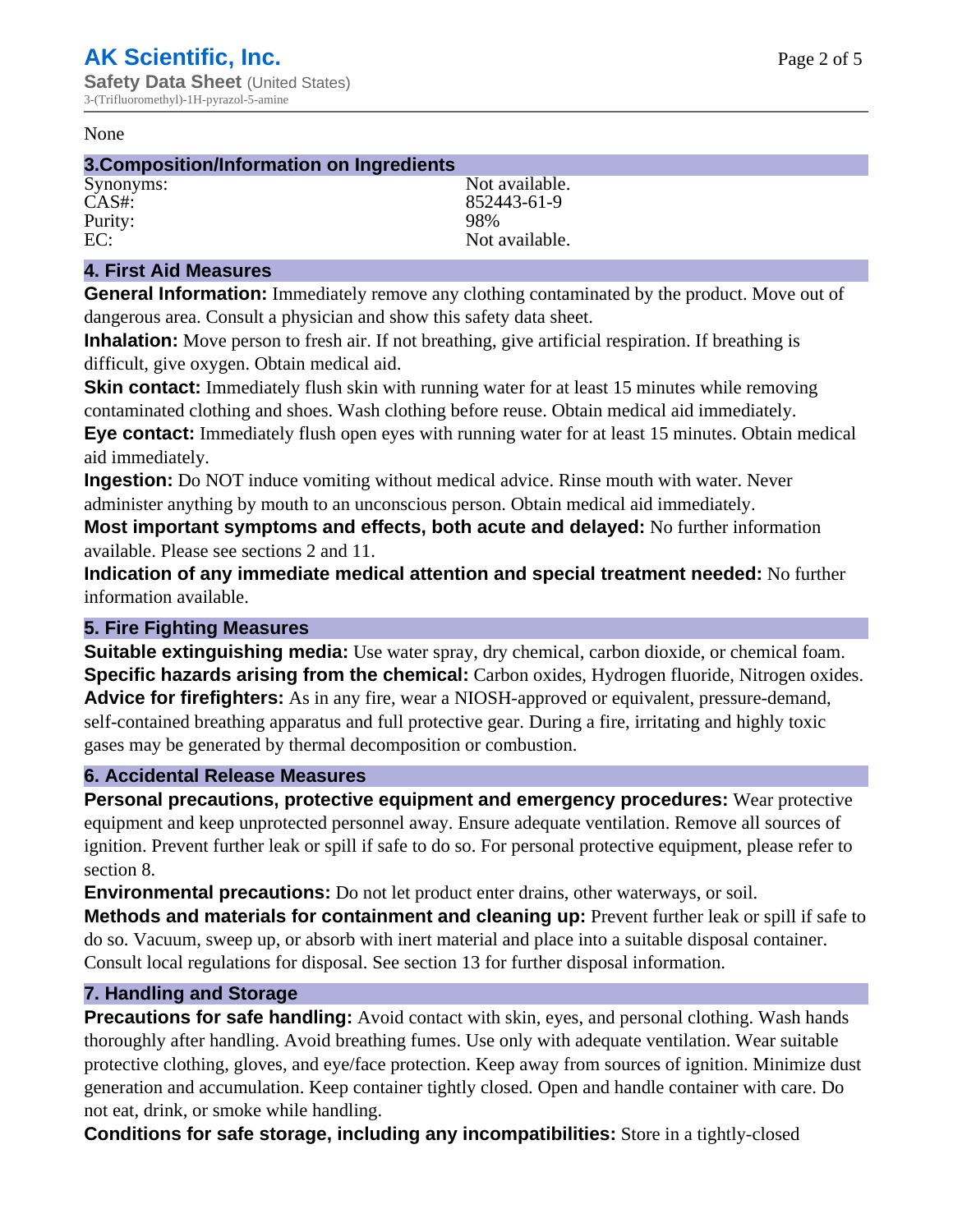container when not in use. Store in a cool, dry, well-ventilated area away from incompatible substances. Keep away from sources of ignition.

#### **8. Exposure Controls/Personal Protection**

#### **Exposure limits:**

| <b>OSHA PEL:</b>  | Not available. |
|-------------------|----------------|
| NIOSH REL:        | Not available. |
| <b>ACGIH TLV:</b> | Not available. |

**Appropriate engineering controls:** Avoid contact with skin, eyes, and clothing. Wash hands before breaks and immediately after handling the product. Facilities storing or utilizing this material should be equipped with an eyewash fountain. Use adequate general and local exhaust ventilation to keep airborne concentrations low.

#### **Personal protection**

| Eyes:        | Based on an evaluation of the eye or face hazards present, wear chemical splash-resistant<br>safety glasses or goggles with side protection. A face shield may be appropriate in some |
|--------------|---------------------------------------------------------------------------------------------------------------------------------------------------------------------------------------|
|              | workplaces. Use eyewear tested and approved under appropriate government standards<br>such as OSHA 29 CFR 1910.133 or EU EN166.                                                       |
| Hands:       | Wear gloves selected based on an evaluation of the possible hazards to hands and skin,                                                                                                |
|              | the duration of use, the physical conditions of the workplace, and the chemical resistance                                                                                            |
|              | and physical properties of the glove material.                                                                                                                                        |
|              | Skin and body: Protective clothing must be selected based on the hazards present in the workplace, the                                                                                |
|              | physical environment, the duration of exposure, and other factors. No fabric can provide                                                                                              |
|              | protection against all potential hazards; therefore it is important to select the appropriate                                                                                         |
|              | protective clothing for each specific hazard. At the minimum, wear a laboratory coat and                                                                                              |
|              | close-toed footwear.                                                                                                                                                                  |
| Respiratory: | Respirators are not a substitute for accepted engineering control measures such as<br>enclosure or confinement of the operation, general and local ventilation, and substitution      |
|              | of less toxic materials. When respiratory personal protective equipment is appropriate                                                                                                |
|              | based on an assessment of respiratory hazards in the workplace, use a NIOSH- or                                                                                                       |
|              | CEN-certified respirator.                                                                                                                                                             |
|              |                                                                                                                                                                                       |

| 9. Physical and Chemical Properties |                       |
|-------------------------------------|-----------------------|
| <b>Physical State:</b>              | Solid                 |
| Molecular Formula:                  | C4H4F3N3              |
| Molecular Weight:                   | 151.09                |
| Odor:                               | Not available.        |
| pH:                                 | Not available.        |
| <b>Boiling Point Range:</b>         | Not available.        |
| Freezing/Melting Point:             | Not available.        |
| <b>Flash Point:</b>                 | Not available.        |
| <b>Evaporation Rate:</b>            | Not available.        |
| Flammability(solid,gas):            | Please see section 2. |
| <b>Explosive limits:</b>            | Not available.        |
| Vapor Pressure:                     | Not available.        |
| Vapor Density:                      | Not available.        |
| Solubility:                         | Not available.        |
| <b>Relative Density:</b>            | Not available.        |
| Refractive Index:                   | Not available.        |
| Volatility:                         | Not available.        |
| <b>Auto-ignition Temperature:</b>   | Not available.        |
| <b>Decomposition Temperature:</b>   | Not available.        |
| <b>Partition Coefficient:</b>       | Not available.        |
|                                     |                       |

## **10. Stability and Reactivity**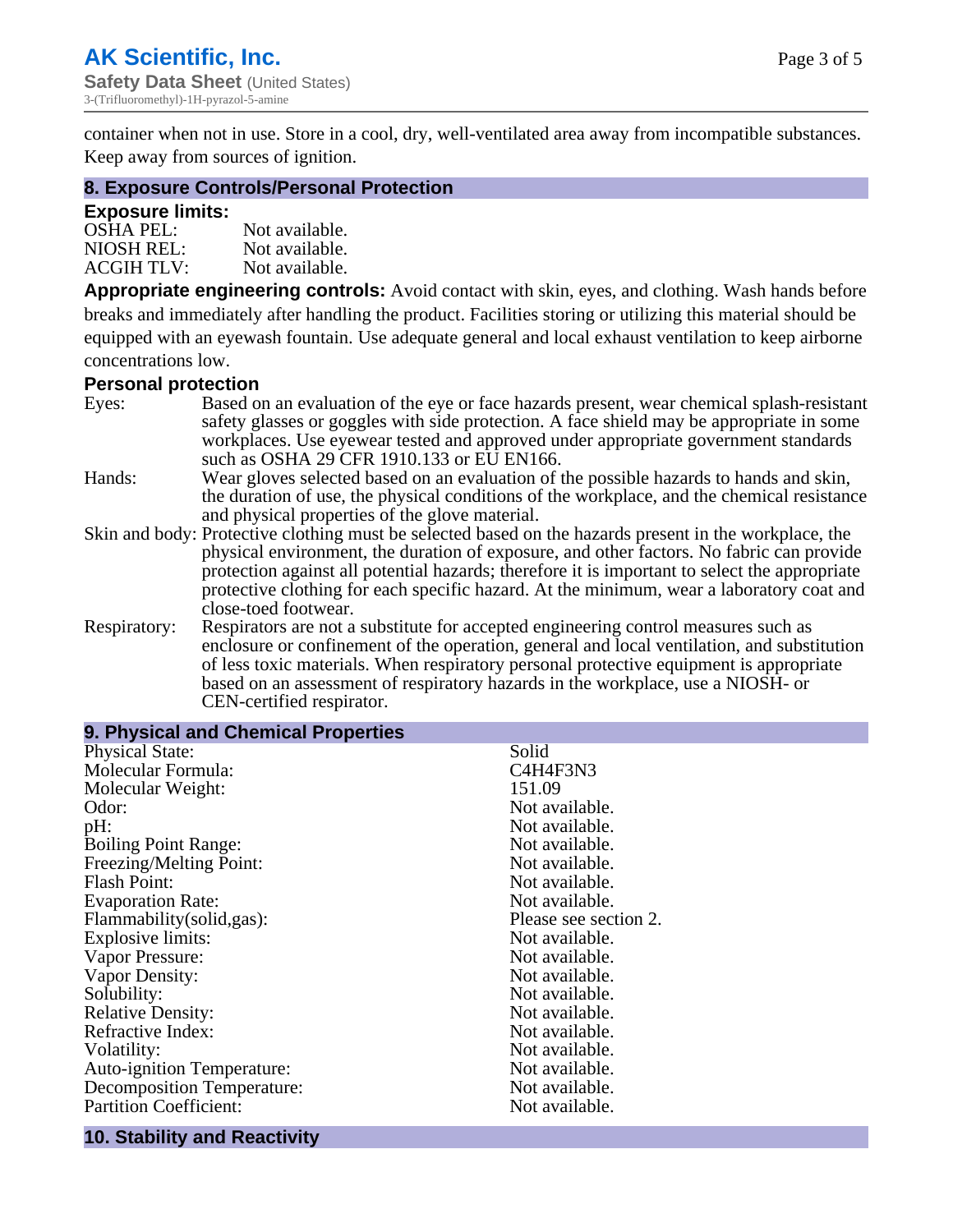| Reactivity:                         | Not available.                                       |
|-------------------------------------|------------------------------------------------------|
| Chemical stability:                 | Stable under recommended temperatures and pressures. |
| Possibility of hazardous reactions: | Not available.                                       |
| Conditions to avoid:                | Dust generation.                                     |
| Incompatible materials:             | Strong oxidizing agents.                             |
| Hazardous decomposition products:   | Carbon oxides, Hydrogen fluoride, Nitrogen oxides.   |

#### **11. Toxicological Information**

| RTECS#                                         | Not available.                                      |
|------------------------------------------------|-----------------------------------------------------|
| Acute toxicity:                                | Not available.                                      |
| Routes of exposure:                            | Inhalation, eye contact, skin contact, ingestion.   |
| Symptoms related to the physical, chemical and | Skin contact may result in inflammation             |
| toxicological characteristics:                 | characterized by itching, scaling, reddening,       |
|                                                | blistering, pain or dryness. Eye contact may result |
|                                                | in redness, pain or severe eye damage. Inhalation   |
|                                                | may cause irritation of the lungs and respiratory   |
|                                                | system. Overexposure may result in serious illness  |

or death.

#### **Carcinogenicity**

| IARC: | Not classified.                                                                                       |
|-------|-------------------------------------------------------------------------------------------------------|
| NTP:  | Not listed.                                                                                           |
| OSHA: | Not listed.                                                                                           |
|       | Acute toxic effects: Inflammation of the eye is characterized by redness, watering, and itching. Skin |
|       | inflammation is characterized by itching, scaling, reddening, or, occasionally,                       |
|       | blistering.                                                                                           |

| <b>12. Ecological Information</b> |                |  |
|-----------------------------------|----------------|--|
| Ecotoxicity:                      | Not available. |  |
| Persistence and degradability:    | Not available. |  |
| Bioaccumulative potential:        | Not available. |  |
| Mobility in soil:                 | Not available. |  |
| Other adverse effects:            | Not available. |  |
|                                   |                |  |

#### **13. Disposal Considerations**

Disposal of waste: Chemical waste generators must determine whether a discarded chemical is classified as hazardous waste. US EPA guidelines for the classification determination are listed in 40 CFR 261.3. Additionally, waste generators must consult state and local hazardous waste regulations to ensure complete and accurate classification. Observe all federal, state and local regulations when disposing of the substance.

Disposal of packaging: Do not reuse containers. Dispose of as unused product.

| <b>14. Transportation Information</b> |                         |  |
|---------------------------------------|-------------------------|--|
| <b>DOT (United States)</b>            |                         |  |
| UN number:                            | Not hazardous material. |  |
| Proper shipping name:                 | Not available.          |  |
| Transport hazard class:               | Not available.          |  |
| Packing group:                        | Not available.          |  |
| <b>IATA</b>                           |                         |  |
| <b>UN Number:</b>                     | Not dangerous good.     |  |
| Proper shipping name:                 | Not available.          |  |
| Transport hazard class:               | Not available.          |  |
| Packing group:                        | Not available.          |  |
|                                       |                         |  |